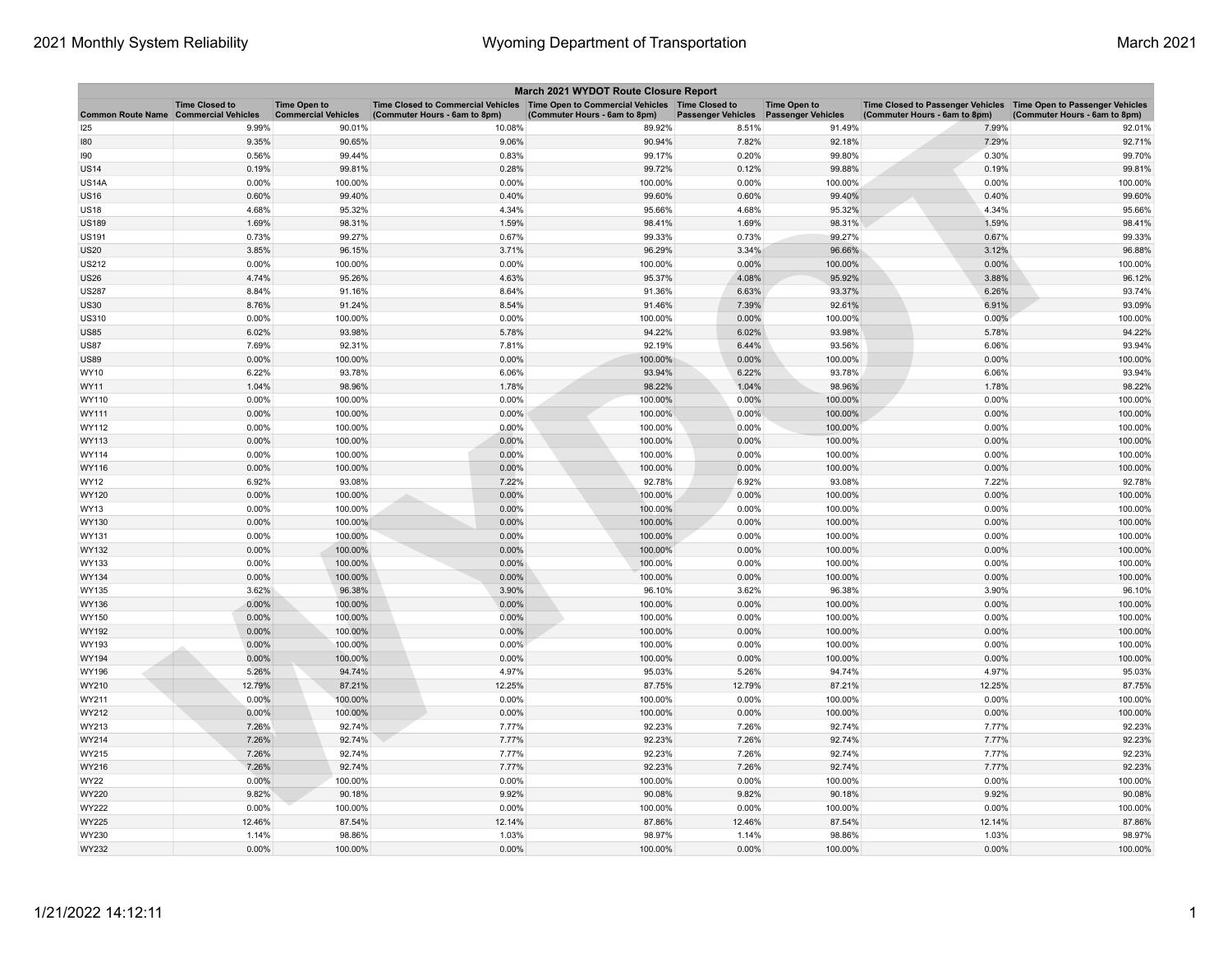|                                              | March 2021 WYDOT Route Closure Report |                                                   |                                                                                                                       |                               |                           |                                                  |                                                                                                      |                               |
|----------------------------------------------|---------------------------------------|---------------------------------------------------|-----------------------------------------------------------------------------------------------------------------------|-------------------------------|---------------------------|--------------------------------------------------|------------------------------------------------------------------------------------------------------|-------------------------------|
| <b>Common Route Name Commercial Vehicles</b> | <b>Time Closed to</b>                 | <b>Time Open to</b><br><b>Commercial Vehicles</b> | Time Closed to Commercial Vehicles  Time Open to Commercial Vehicles  Time Closed to<br>(Commuter Hours - 6am to 8pm) | (Commuter Hours - 6am to 8pm) | <b>Passenger Vehicles</b> | <b>Time Open to</b><br><b>Passenger Vehicles</b> | Time Closed to Passenger Vehicles   Time Open to Passenger Vehicles<br>(Commuter Hours - 6am to 8pm) | (Commuter Hours - 6am to 8pm) |
| WY233                                        | 0.00%                                 | 100.00%                                           | 0.00%                                                                                                                 | 100.00%                       | 0.00%                     | 100.00%                                          | 0.00%                                                                                                | 100.00%                       |
| WY235                                        | 0.00%                                 | 100.00%                                           | 0.00%                                                                                                                 | 100.00%                       | 0.00%                     | 100.00%                                          | 0.00%                                                                                                | 100.00%                       |
| WY236                                        | 0.00%                                 | 100.00%                                           | 0.00%                                                                                                                 | 100.00%                       | 0.00%                     | 100.00%                                          | 0.00%                                                                                                | 100.00%                       |
| WY237                                        | 0.00%                                 | 100.00%                                           | 0.00%                                                                                                                 | 100.00%                       | 0.00%                     | 100.00%                                          | 0.00%                                                                                                | 100.00%                       |
| WY238                                        | 0.00%                                 | 100.00%                                           | 0.00%                                                                                                                 | 100.00%                       | 0.00%                     | 100.00%                                          | 0.00%                                                                                                | 100.00%                       |
| WY239                                        | 0.00%                                 | 100.00%                                           | 0.00%                                                                                                                 | 100.00%                       | 0.00%                     | 100.00%                                          | 0.00%                                                                                                | 100.00%                       |
| WY24                                         | 0.00%                                 | 100.00%                                           | 0.00%                                                                                                                 | 100.00%                       | 0.00%                     | 100.00%                                          | 0.00%                                                                                                | 100.00%                       |
| WY240                                        | 0.00%                                 | 100.00%                                           | 0.00%                                                                                                                 | 100.00%                       | 0.00%                     | 100.00%                                          | 0.00%                                                                                                | 100.00%                       |
| WY251                                        | 10.55%                                | 89.45%                                            | 11.17%                                                                                                                | 88.83%                        | 10.55%                    | 89.45%                                           | 11.17%                                                                                               | 88.83%                        |
| WY257                                        | 0.00%                                 | 100.00%                                           | 0.00%                                                                                                                 | 100.00%                       | 0.00%                     | 100.00%                                          | 0.00%                                                                                                | 100.00%                       |
| WY258                                        | 10.32%                                | 89.68%                                            | 12.09%                                                                                                                | 87.91%                        | 7.33%                     | 92.67%                                           | 7.96%                                                                                                | 92.04%                        |
| WY259                                        | 0.00%                                 | 100.00%                                           | 0.00%                                                                                                                 | 100.00%                       | 0.00%                     | 100.00%                                          | 0.00%                                                                                                | 100.00%                       |
| WY270                                        | 7.21%                                 | 92.79%                                            | 6.99%                                                                                                                 | 93.01%                        | 7.21%                     | 92.79%                                           | 6.99%                                                                                                | 93.01%                        |
| WY28                                         | 6.07%                                 | 93.93%                                            | 7.12%                                                                                                                 | 92.88%                        | 3.60%                     | 96.40%                                           | 3.81%                                                                                                | 96.19%                        |
| WY296                                        | 0.00%                                 | 100.00%                                           | 0.00%                                                                                                                 | 100.00%                       | 0.00%                     | 100.00%                                          | 0.00%                                                                                                | 100.00%                       |
| WY313                                        | 12.41%                                | 87.59%                                            | 12.10%                                                                                                                | 87.90%                        | 12.41%                    | 87.59%                                           | 12.10%                                                                                               | 87.90%                        |
| WY320                                        | 2.67%                                 | 97.33%                                            | 2.28%                                                                                                                 | 97.72%                        | 2.67%                     | 97.33%                                           | 2.28%                                                                                                | 97.72%                        |
| WY321                                        | 11.31%                                | 88.69%                                            | 10.18%                                                                                                                | 89.82%                        | 11.31%                    | 88.69%                                           | 10.18%                                                                                               | 89.82%                        |
| WY331                                        | 0.00%                                 | 100.00%                                           | 0.00%                                                                                                                 | 100.00%                       | 0.00%                     | 100.00%                                          | 0.00%                                                                                                | 100.00%                       |
| WY335                                        | 0.00%                                 | 100.00%                                           | 0.00%                                                                                                                 | 100.00%                       | 0.00%                     | 100.00%                                          | 0.00%                                                                                                | 100.00%                       |
| WY336                                        | 0.00%                                 | 100.00%                                           | 0.00%                                                                                                                 | 100.00%                       | 0.00%                     | 100.00%                                          | 0.00%                                                                                                | 100.00%                       |
| WY338                                        | 0.00%                                 | 100.00%                                           | 0.00%                                                                                                                 | 100.00%                       | 0.00%                     | 100.00%                                          | 0.00%                                                                                                | 100.00%                       |
| WY34                                         | 9.95%                                 | 90.05%                                            | 9.57%                                                                                                                 | 90.43%                        | 9.95%                     | 90.05%                                           | 9.57%                                                                                                | 90.43%                        |
| WY340                                        | 0.00%                                 | 100.00%                                           | 0.00%                                                                                                                 | 100.00%                       | 0.00%                     | 100.00%                                          | 0.00%                                                                                                | 100.00%                       |
| WY343                                        | 0.00%                                 | 100.00%                                           | 0.00%                                                                                                                 | 100.00%                       | 0.00%                     | 100.00%                                          | 0.00%                                                                                                | 100.00%                       |
| WY345                                        | 0.00%                                 | 100.00%                                           | 0.00%                                                                                                                 | 100.00%                       | 0.00%                     | 100.00%                                          | 0.00%                                                                                                | 100.00%                       |
| WY350                                        | 0.00%                                 | 100.00%                                           | 0.00%                                                                                                                 | 100.00%                       | 0.00%                     | 100.00%                                          | 0.00%                                                                                                | 100.00%                       |
| WY351                                        | 0.00%                                 | 100.00%                                           | 0.00%                                                                                                                 | 100.00%                       | 0.00%                     | 100.00%                                          | 0.00%                                                                                                | 100.00%                       |
| WY352                                        | 0.00%                                 | 100.00%                                           | 0.00%                                                                                                                 | 100.00%                       | 0.00%                     | 100.00%                                          | 0.00%                                                                                                | 100.00%                       |
| WY353                                        | 0.00%                                 | 100.00%                                           | 0.00%                                                                                                                 | 100.00%                       | 0.00%                     | 100.00%                                          | 0.00%                                                                                                | 100.00%                       |
| WY371                                        | 0.00%                                 | 100.00%                                           | 0.00%                                                                                                                 | 100.00%                       | 0.00%                     | 100.00%                                          | 0.00%                                                                                                | 100.00%                       |
| WY372                                        | 0.00%                                 | 100.00%                                           | 0.00%                                                                                                                 | 100.00%                       | 0.00%                     | 100.00%                                          | 0.00%                                                                                                | 100.00%                       |
| WY374                                        | 0.00%                                 | 100.00%                                           | 0.00%                                                                                                                 | 100.00%                       | 0.00%                     | 100.00%                                          | 0.00%                                                                                                | 100.00%                       |
| WY387                                        | 2.30%                                 | 97.70%                                            | 2.09%                                                                                                                 | 97.91%                        | 2.30%                     | 97.70%                                           | 2.09%                                                                                                | 97.91%                        |
| WY390                                        | $0.00\%$                              | 100.00%                                           | 0.00%                                                                                                                 | 100.00%                       | 0.00%                     | 100.00%                                          | 0.00%                                                                                                | 100.00%                       |
| WY410                                        | 0.00%                                 | 100.00%                                           | 0.00%                                                                                                                 | 100.00%                       | 0.00%                     | 100.00%                                          | 0.00%                                                                                                | 100.00%                       |
| WY411                                        | 0.00%                                 | 100.00%                                           | 0.00%                                                                                                                 | 100.00%                       | 0.00%                     | 100.00%                                          | 0.00%                                                                                                | 100.00%                       |
| WY412                                        | 1.06%                                 | 98.94%                                            | 1.82%                                                                                                                 | 98.18%                        | 1.06%                     | 98.94%                                           | 1.82%                                                                                                | 98.18%                        |
| WY414                                        | 0.00%                                 | 100.00%                                           | 0.00%                                                                                                                 | 100.00%                       | 0.00%                     | 100.00%                                          | 0.00%                                                                                                | 100.00%                       |
| WY430                                        | 11.48%                                | 88.52%                                            | 10.46%                                                                                                                | 89.54%                        | 11.48%                    | 88.52%                                           | 10.46%                                                                                               | 89.54%                        |
| WY431                                        | 0.00%                                 | 100.00%                                           | 0.00%                                                                                                                 | 100.00%                       | 0.00%                     | 100.00%                                          | 0.00%                                                                                                | 100.00%                       |
| WY450                                        | 0.00%                                 | 100.00%                                           | 0.00%                                                                                                                 | 100.00%                       | 0.00%                     | 100.00%                                          | 0.00%                                                                                                | 100.00%                       |
| WY487                                        | 9.58%                                 | 90.42%                                            | 8.57%                                                                                                                 | 91.43%                        | 9.58%                     | 90.42%                                           | 8.57%                                                                                                | 91.43%                        |
| WY50                                         | 1.20%                                 | 98.80%                                            | 1.77%                                                                                                                 | 98.23%                        | 1.20%                     | 98.80%                                           | 1.77%                                                                                                | 98.23%                        |
| WY51                                         | 0.00%                                 | 100.00%                                           | 0.00%                                                                                                                 | 100.00%                       | 0.00%                     | 100.00%                                          | 0.00%                                                                                                | 100.00%                       |
| WY530                                        | 0.00%                                 | 100.00%                                           | 0.00%                                                                                                                 | 100.00%                       | 0.00%                     | 100.00%                                          | 0.00%                                                                                                | 100.00%                       |
| WY585                                        | 0.00%                                 | 100.00%                                           | 0.00%                                                                                                                 | 100.00%                       | 0.00%                     | 100.00%                                          | 0.00%                                                                                                | 100.00%                       |
| WY59                                         | 1.79%                                 | 98.21%                                            | 1.98%                                                                                                                 | 98.02%                        | 1.79%                     | 98.21%                                           | 1.98%                                                                                                | 98.02%                        |
| WY70                                         | 0.00%                                 | 100.00%                                           | 0.00%                                                                                                                 | 100.00%                       | 0.00%                     | 100.00%                                          | 0.00%                                                                                                | 100.00%                       |
| WY71                                         | 0.00%                                 | 100.00%                                           | 0.00%                                                                                                                 | 100.00%                       | 0.00%                     | 100.00%                                          | 0.00%                                                                                                | 100.00%                       |
| WY72                                         | 0.00%                                 | 100.00%                                           | 0.00%                                                                                                                 | 100.00%                       | 0.00%                     | 100.00%                                          | 0.00%                                                                                                | 100.00%                       |
| <b>WY77</b>                                  | 9.04%                                 | 90.96%                                            | 8.59%                                                                                                                 | 91.41%                        | 9.04%                     | 90.96%                                           | 8.59%                                                                                                | 91.41%                        |
| WY789                                        | 3.14%                                 | 96.86%                                            | 2.97%                                                                                                                 | 97.03%                        | 3.08%                     | 96.92%                                           | 2.87%                                                                                                | 97.13%                        |
| WY89                                         | 0.00%                                 | 100.00%                                           | 0.00%                                                                                                                 | 100.00%                       | 0.00%                     | 100.00%                                          | 0.00%                                                                                                | 100.00%                       |